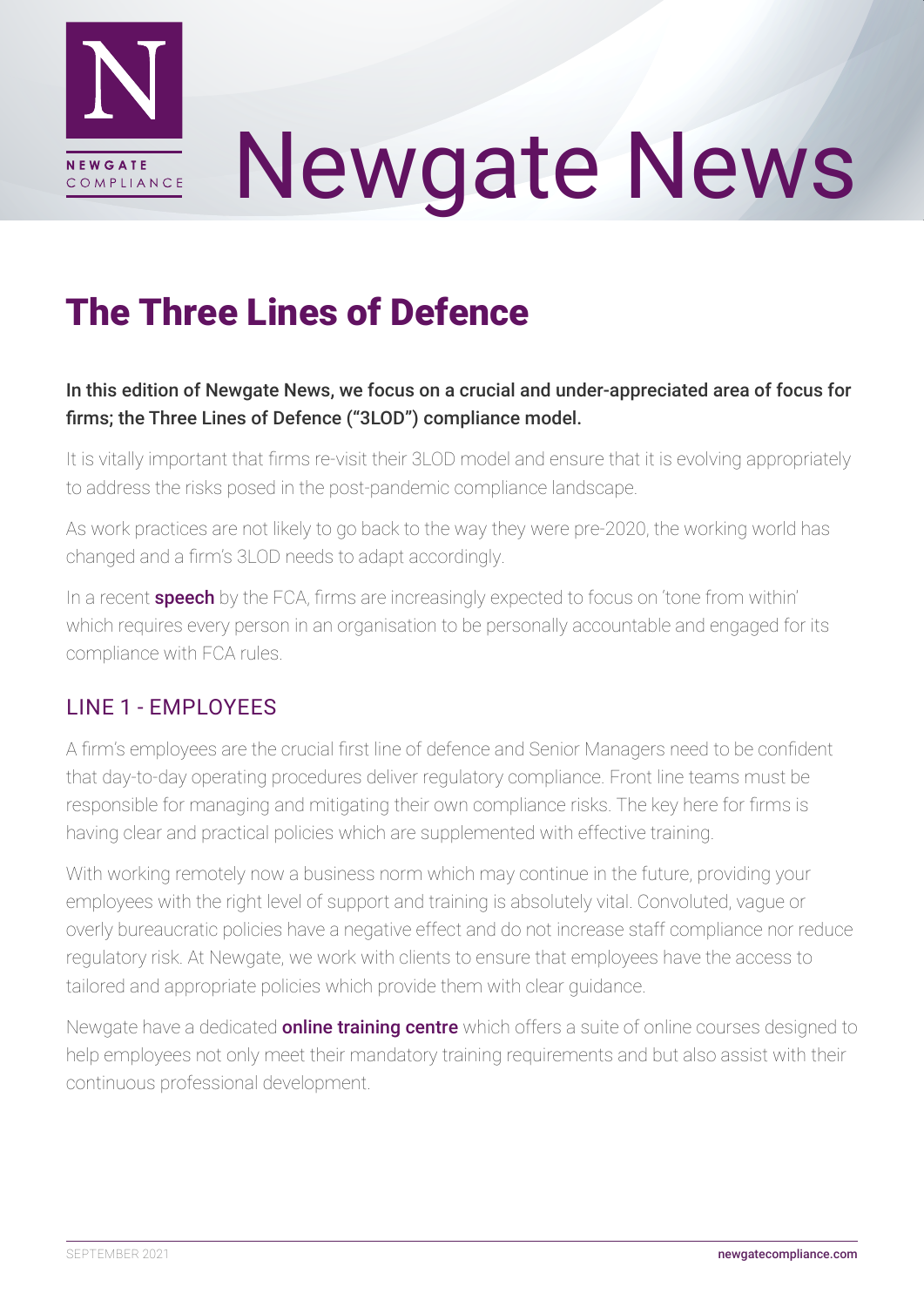

### LINE 2 – COMPLIANCE MONITORING

The second line of defence is the application of a risk-based compliance monitoring programme. Robust compliance monitoring is fundamentally important in identifying areas where a firm might be at risk of non-compliance with FCA rules or regulations. This should never be just a quick tick box exercise in an attempt to appease any future FCA visit, but a meaningful review by a firm's compliance team of the first line of defence. If your compliance monitoring is not identifying risks or breaches, then we would suggest it is not doing its job properly.

Too many firms view entries on beaches registers as deeply negative, whereas we argue quite the opposite. This is the second line doing its job effectively and bringing with it a greater confidence that issues are going to be identified and addressed at an early stage rather than allowing them to snowball into a more significant or material event.

Newgate's online [gateway](https://gatewayncl.com/) system is a comprehensive compliance management tool which our experienced consultants have carefully designed to assist firms test its systems and controls on a regular basis. Our consultants update these tests regularly to reflect all emerging requirements including, most recently the risks posed by remote working. So do please make the most of this invaluable tool.

#### LINE 3 – INDEPENDENT ASSURANCE

An annual independent review of a firm's compliance framework is the final line of defence and the one which perhaps provides Senior Managers with the greatest degree of comfort.

Too often, however, is this line perceived as simply picking holes in the work being carried out by the first and second lines. At Newgate, we work with clients on identifying areas which might require measures being strengthened however we also provide a clean bill of health or even highlight areas we believe reflect best practice.